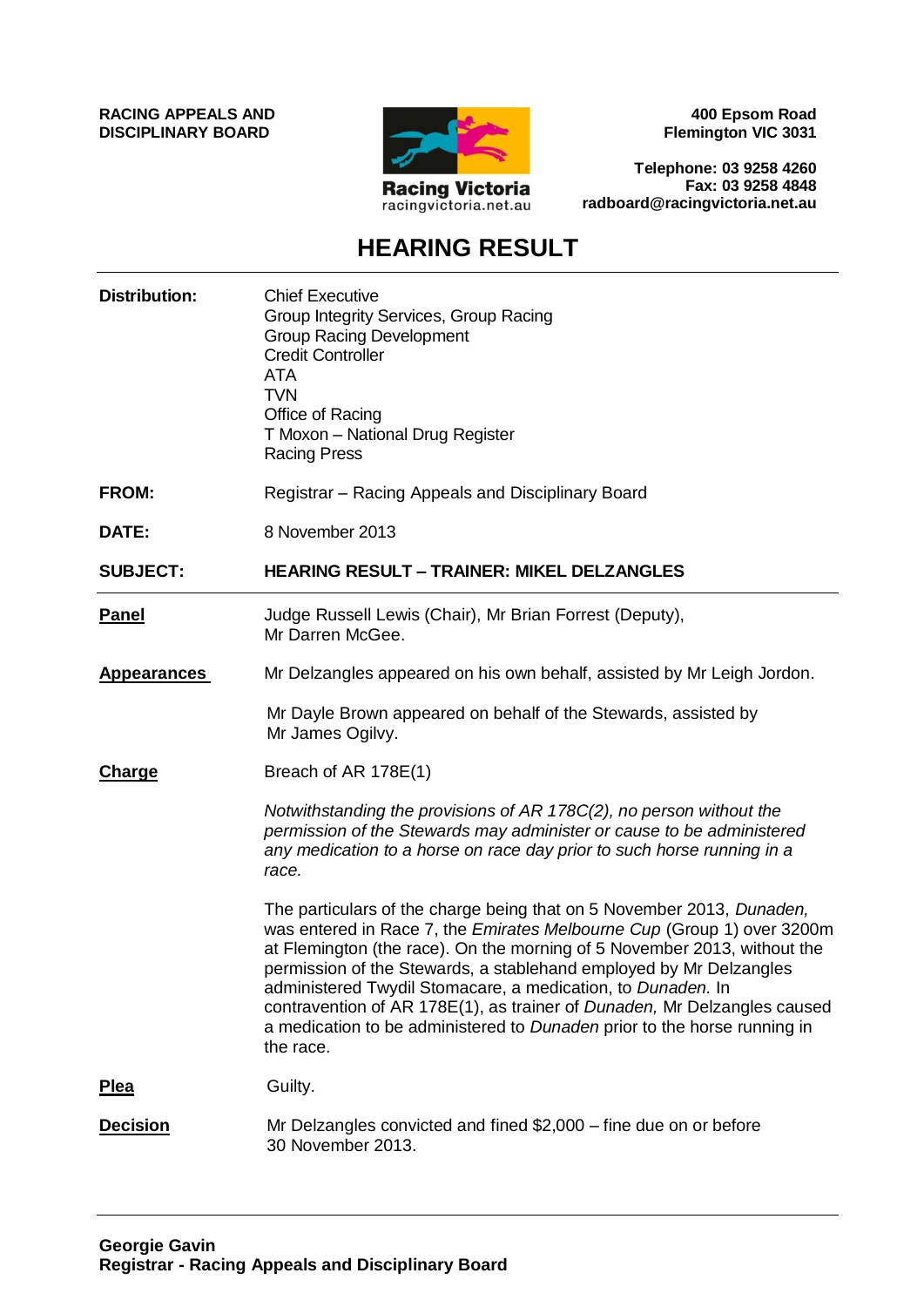# **TRANSCRIPT OF PROCEEDINGS**

## **RACING APPEALS AND DISCIPLINARY BOARD**

\_\_\_\_\_\_\_\_\_\_\_\_\_\_\_\_\_\_\_\_\_\_\_\_\_\_\_\_\_\_\_\_\_\_\_\_\_\_\_\_\_\_\_\_\_\_\_\_\_\_\_\_\_\_\_\_\_\_\_\_\_\_\_

**HIS HONOUR JUDGE R.P.L. LEWIS, Chairman MR B. FORREST, Deputy Chairman MR D. McGEE**

#### **EXTRACT OF PROCEEDINGS**

#### **DECISION**

## **TRAINER: MIKEL DELZANGLES**

#### **RE: DUNADEN**

#### **MELBOURNE**

#### **FRIDAY, 8 NOVEMBER 2013**

MR D. BROWN appeared on behalf of the RVL Stewards, assisted by MR J. OGILVY

MR M. DELZANGLES appeared on his own behalf, assisted by MR L. JORDON